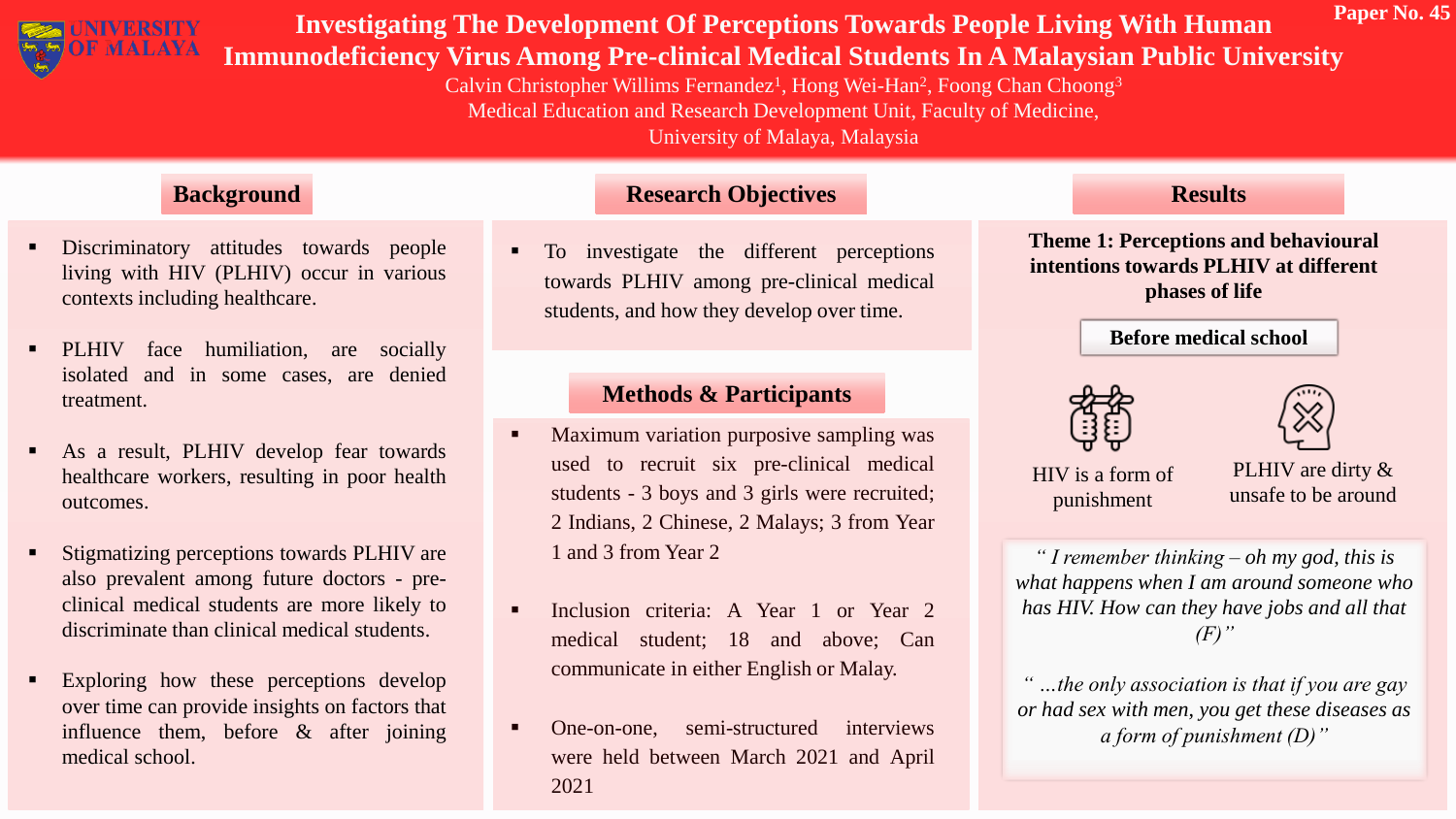

#### **As pre-clinical medical students**





Developed sense of empathy





Aware of real factors & methods behind HIV transmission

*"When we interact with them, you realise they are just another human being that has the disease … and unfortunately, a lot of people have a lot of stigma towards PLHIV, and you learn why they go down this route (C)"*

> **Behavioural intentions towards different groups of PLHIV**



Will never turn down a PLHIV patient



Might unintentionally judge based on source of infection



Will try to provide mental health support



Would establish separate food arrangements due to paranoia

*"I wouldn't, or never in my life, say that "I don't want to treat certain patients… I believe nobody wants to see people suffering (B)"*

*"I will be honest and be constructive, and try to understand this friend. And give him boundaries if he wants too (A)"*

*"I think the history will make me judge, like if he takes drugs (C)"*

### **Theme 2: Possible factors that influence the development of perceptions and behavioural intentions over time**

**Education**





& STDs

about safe-sex Sociocultural beliefs & misinformation among family members

Friends were open to talk

HIV/AIDS awareness campaigns in medical school.

Inadequate coverage & expertise in school.



Patient-doctor interaction with HIV-positive patients

*" I was taught as long as somebody has HIV, he can get any other dangerous virus… this increases a high risk for him, hence he will have a shorter life span (A)"*

*"I don't think my hometown has a lot of cases of HIV. I think that is the main reason we don't talk about it (B)"*

*"This is where I learned that not just homosexuals or drug users that have high chance of getting HIV (C)"*



*"Then I watched the movie, I realized it's about the HIV epidemic in the 1980s among the gay community. That movie was the one that really impacted me. It was really, really sad (F)"*

*"The changing point is not when I entered medical school, but it was a TV show about a medical nurse who got infected, and he got all those stigma and prejudice and stuff like that* 

 $(E)$